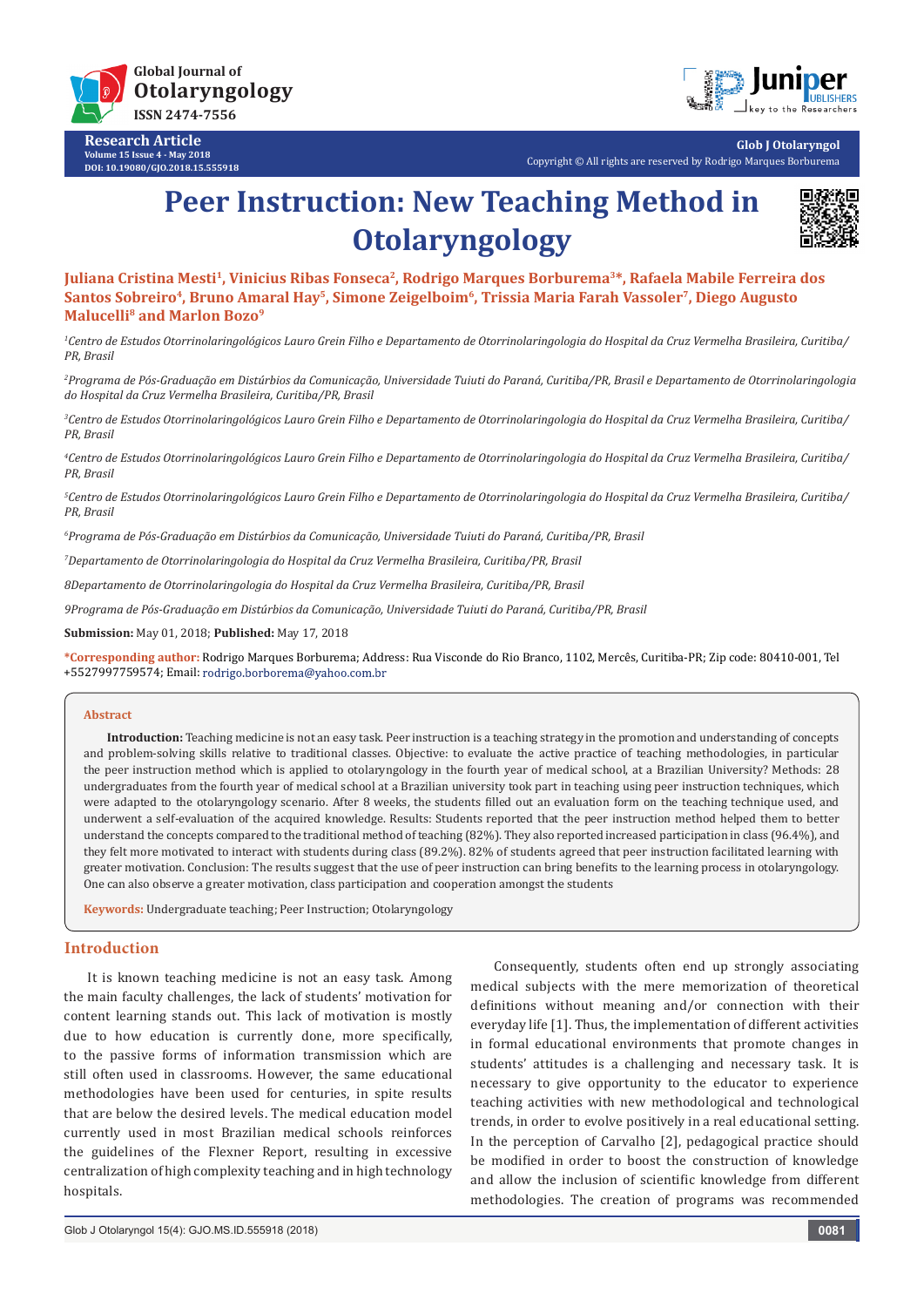internationally at the II World Medical Education Conference in 1998, in order to improve the teaching competency and the capacity of faculty communication. The focus is on ethics and the scientific approach, as well as ongoing medical education and long-lasting learning [3].

In the otolaryngology (ENT) area, few studies have been done relative to traditional teaching and possible changes [3,4]. There is a large discrepancy between the curricular content used for ENT problems in medical school and the importance of these issues for undergraduate students. In recent decades, the time assigned to the disciplines of specialties such as otolaryngology has decreased while the knowledge of diseases has grown exponentially [5]. Therefore, we should use the available time more efficiently [1].

It is necessary to include new educational technologies in line with different methodological proposals that provide better use of their potential and greater commitment from students to teaching moments. Some innovative teaching methods have been successfully used internationally to promote such commitment, in particular, peer instruction developed by Eric Mazur [5].

Peer instruction was proposed for higher education in the mid-1990s by Prof. Eric Mazur, at Harvard University. In recent years, the method has quickly spread around the world. It is currently being used by hundreds of teachers in 23 countries, with particular emphasis on its use in North American, Canadian and Australian universities [6].

Peer instruction is a teaching strategy focused on the promotion and understanding of concepts and skills relative to traditional classes. In otolaryngology, this teaching practice is still scarce [7]. Thus, the aim of this study is to evaluate the practice of active teaching methodologies, in particular the peer instruction method, as applied to otolaryngology in the fourth year of medical school at a Brazilian university.

## **Method**

28 students from the fourth year of medical school had classes using the peer instruction technique adapted to an otolaryngology scenario. The addressed themes were the same as those used in traditional techniques and followed the pedagogical project of the University: 1) in order to demonstrate that the student can obtain a history of present illness related to otolaryngology, 2) to conduct a complete otolaryngology clinical exam and be able to get to the possible diagnosis, 3) to be able to differentiate between life-threatening diseases, serious and light conditions, 4) to recognize the need to refer to an otolaryngologist, 5) to be used to various types of tests and treatments used in otolaryngology.

The teaching and learning happened in an adaptation of the authors to the technique recommended by Eric Mazur [5] as follows:

a) In the first class in an eight-class cycle, the students

received information on the operation of the course, on what the active methodology technique (peer instruction) is understood how their assessments would work, and that they were participating in a pedagogical evaluation study.

b) Five days prior to the first class, using forms from Google Docs®, the students received a medical case about a theme in otolaryngology, as well as a reference text that contained information on the case, and general open-ended questions (which are called concepts questions) on the clinical case (i.e., "What is the diagnosis hypothesis?"; "What are the additional tests needed to help confirm the diagnosis hypothesis?"; "What is the suggested treatment for this patient from the most probable diagnosis?"). The students had to answer these questions using the Internet within 24 hours before the first class.

c) One day prior to the class, the teacher collected the answers and assembled the aforementioned questions, this time offering multiple choice answers.

d) On the day of the class, students took materials that could be consulted such as tablets, laptops, cell phones and books. They were divided into groups of three or four.

e) The questions were first presented to individual students who responded through a form on the Internet (the teacher has access to the answers in real time). After the multiple choice questions, if more than 90% of the students answered the concept question correctly, the next question is given. If the percentage of accuracy is not satisfactory, students discuss the answer among them and consult the supporting materials as needed. The question is asked once again, but this time the answer is given by the students as a group. If the right answer is given, the next question is addressed, if not, the teacher explains the topic with the help of the students who correctly answered the question.

After 8 weeks, students filled out an evaluation form on the instruction technique and underwent a acquired knowledge self-assessment (Table 1).

| 1              | Did I learn more with the new teaching peer instruction<br>method in contrast to traditional classes? (agree, indifferent,<br>disagree) |  |
|----------------|-----------------------------------------------------------------------------------------------------------------------------------------|--|
| $\overline{2}$ | Did I learn the content more easily with the new teaching peer<br>instruction method? (agree, indifferent, disagree)                    |  |
| 3              | Did I feel more motivated to learn with the peer instruction<br>method? (agree, indifferent, disagree)                                  |  |
| $\overline{4}$ | Did peer instruction help me improve my performance on<br>tests? (agree, indifferent, disagree)                                         |  |
| 5              | Did peer instruction stimulated the interaction with peers<br>during the discussion of our answers? (agree, indifferent,<br>disagree)   |  |
| 6              | Did peer instruction made me feel more involved in class?<br>(agree, indifferent, disagree)                                             |  |
| 7              | Did the peer instruction method help me pay more attention to<br>class? (agree, indifferent, disagree)                                  |  |

**Table 1:** Self-assessment form on the instruction technique.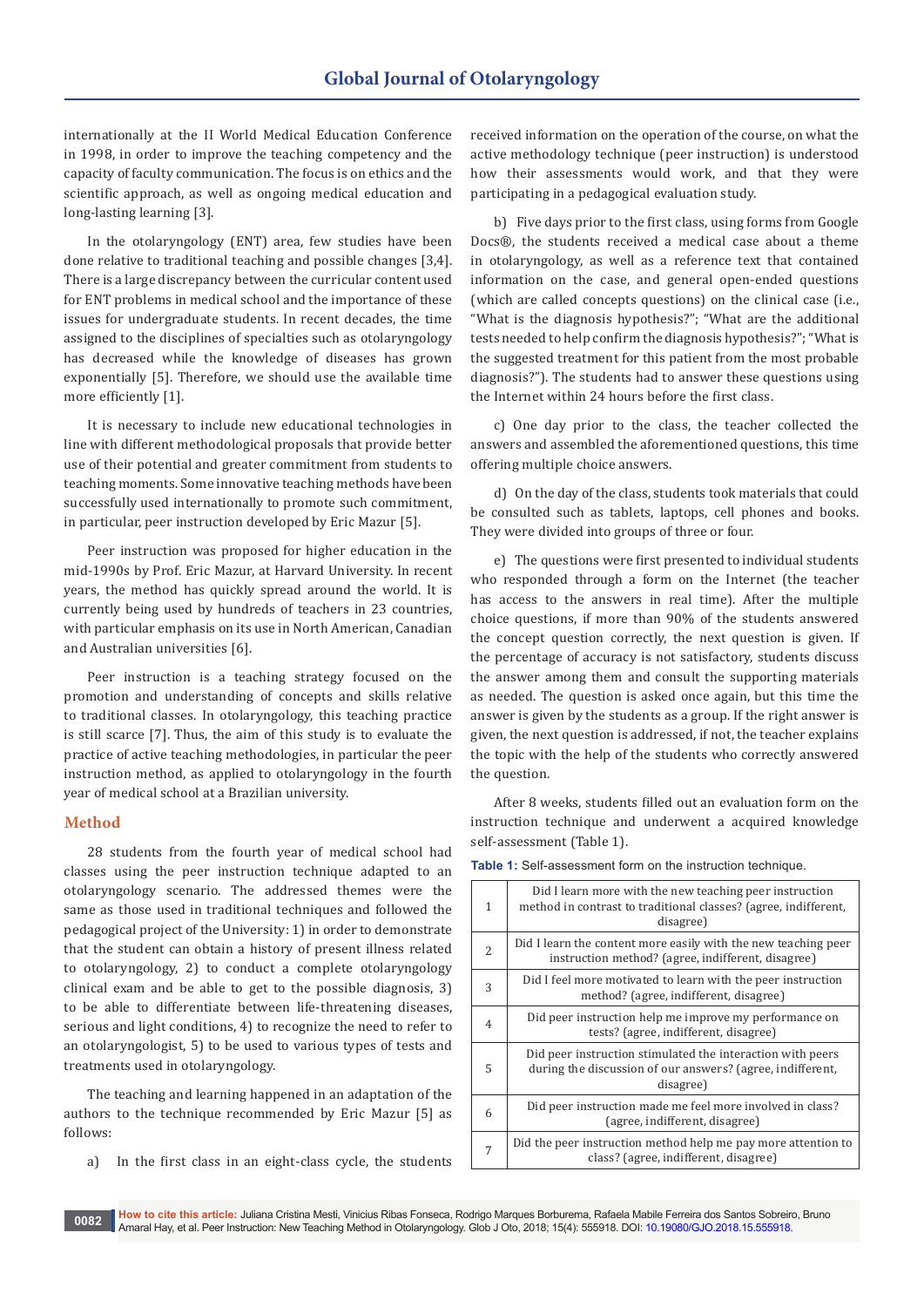| 8  | Did peer instruction let me comprehend concepts better?<br>(agree, indifferent, disagree)                              |
|----|------------------------------------------------------------------------------------------------------------------------|
| 9  | Did peer instruction help me get immediate feedback on what<br>I knew and did not know? (agree, indifferent, disagree) |
| 10 | Did peer instruction increase my class participation? (agree,<br>indifferent, disagree)                                |
| 11 | Would you recommend this new method for other subjects?<br>(yes, perhaps, no)                                          |

### **Results**

The participant teacher can attest to the satisfaction of almost all the students in the class when sharing his subjective perception of the development of activities. Satisfaction was evident in compliments stated by the students, who were delighted not only with the environment and the available resources to the practices, but also, and mainly, on the dynamics of the "Peer Instruction" method that guaranteed a dynamic and interactive way of learning. An indicator of student satisfaction with such interactive methodology can be seen in the answers to the questionnaire that evaluated the teaching method qualitatively. The sum of "agree" answers in the evaluation of the learning project was always superior to "indifferent" and "disagree" answers (Figure 1).



The opinions of students were compared, and an overall similarity was observed regarding the applied teaching method (Table 2). 82% of students reported that the peer instruction method helped them to better understand the concepts compared to the traditional method. 96.4% of the students reported increased participation in classroom; 89.2% of them felt more stimulated to interact among the students during class. Thus, 82% concluded that there was greater motivation to learn. A minority of students expressed dissatisfaction with the new teaching method used (10.7%). Therefore, most students were satisfied with the applied methodology and would recommend it to be used for the other subjects in medical school (Table 3).

| Table 2: Student's opinions regarding Peer Instruction. |  |  |
|---------------------------------------------------------|--|--|
|---------------------------------------------------------|--|--|

| Questions                                                                                                 | Agree | <b>Indifferent</b> |                 |  |
|-----------------------------------------------------------------------------------------------------------|-------|--------------------|-----------------|--|
|                                                                                                           |       |                    | <b>Disagree</b> |  |
| Did I learn more with the peer<br>instruction method opposed to<br>traditional classes?                   | 23    | $\overline{4}$     | $\mathbf{1}$    |  |
| Did I learn the content more<br>easily with the new peer<br>instruction teaching method?                  | 24    | 3                  | 1               |  |
| Did I feel more motivated to<br>learn with the peer instruction<br>method?                                | 23    | $\overline{4}$     | 1               |  |
| Did peer instruction help me<br>improve my performance on<br>tests?                                       | 14    | 13                 | $\mathbf{1}$    |  |
| Did peer instruction stimulated<br>the interaction with peers<br>during the discussion of our<br>answers? | 25    | 3                  | $\theta$        |  |
| Did peer instruction made me<br>feel more involved in class?                                              | 26    | $\overline{2}$     | $\theta$        |  |
| Did the peer instruction method<br>help me pay more attention to<br>class?                                | 27    | $\mathbf{1}$       | $\Omega$        |  |
| Did the peer instruction method<br>let me comprehend concepts<br>hetter?                                  | 15    | 10                 | 3               |  |
| Did peer instruction help me get<br>immediate feedback on what I<br>knew and did not know?                | 25    | 3                  | $\theta$        |  |
| Did the peer instruction method<br>increase my class participation?                                       | 27    | $\mathbf{1}$       | 0               |  |

**Table 3:** Peer Instruction Recommendation.

| <b>Questions</b>                                           | <b>Yes</b> | <b>Perhaps</b> | N <sub>0</sub> |
|------------------------------------------------------------|------------|----------------|----------------|
| Would you recommend this new<br>method for other subjects? | 24         |                |                |

#### **Discussion**

In this article, we show that students from the fourth year of medical school were motivated by the use of peer instruction as a teaching method. The use of the teaching technique has been associated with increased student performance and attention in the classroom, when assessed by the teacher. This can be explained because, according Berbel [1] the use of an active methodology can stimulate autonomous motivation in students, since they bring elements not thought of previously to class. This is the initial stimulus for the student to stop being a passive agent in the process of learning, and to act effectively in the construction of knowledge itself [7-9].

The peer instruction method is a teaching strategy that better promotes the understanding of concepts and problem-solving skills compared to traditional classes. Peer instruction can be understood as "instruction in pairs" or perhaps "instruction by peers".9 Schell, in 2013 warns that the definition "instruction in pairs" may give a false impression that students should necessarily work in pairs, which is not true because they form